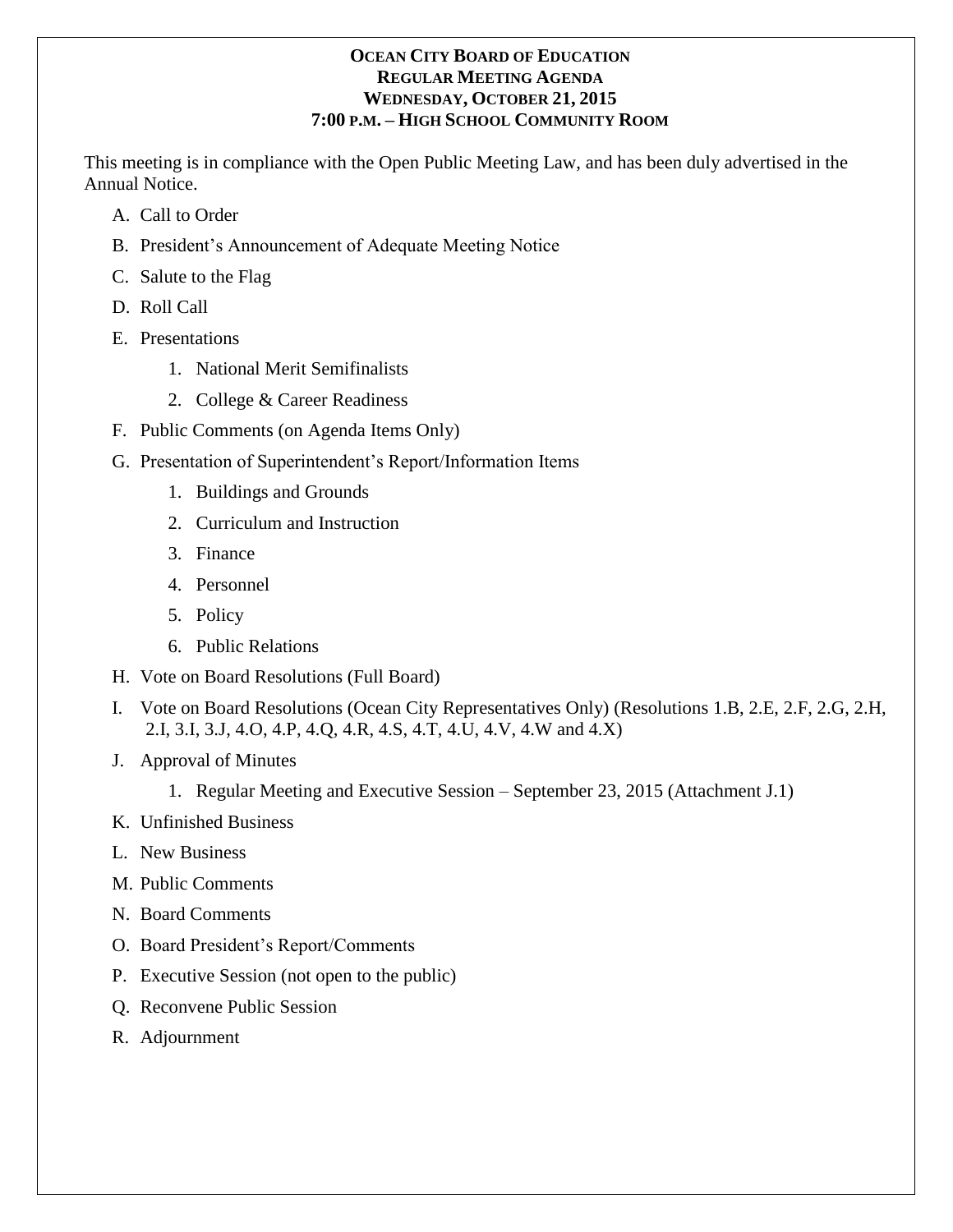#### **OFFICE OF THE**

#### **SUPERINTENDENT OF SCHOOLS**

**TO:** Ocean City Board of Education

#### **FROM: Dr. Kathleen Taylor, Superintendent of Schools**

**RE:** October 21, 2015 Regular Board Meeting

**MOTION:** Based on the recommendation of the Superintendent of Schools, the following resolutions are presented for formal approval by the Board of Education.

#### **1. Buildings and Grounds**

A. Use of Facilities

The Board approves the following request for the use of the High School:

| Requested By:<br>Use:<br>Date/Time:<br>Rooms:<br>Fee: | MAC/City of Ocean City/Ocean City Police Department<br>Friday with Friends<br>December 4, 2015 (Fri), 7:00PM-10:00PM<br>Main Gym and Aux Gym<br>No charge                                                                                                |
|-------------------------------------------------------|----------------------------------------------------------------------------------------------------------------------------------------------------------------------------------------------------------------------------------------------------------|
| Requested By:<br>Use:<br>Dates/Times:                 | Ocean City Jr. Wrestling Association<br><b>Wrestling Practices</b><br>November 9, 2015 – March 3, 2016* (Mon-Thurs), 6:00PM-8:00PM<br>*not available 11/25/15, 12/23-12/31/15, 1/18/16, 2/15/16, or when there are<br>High School home wrestling matches |
| Room:                                                 | <b>Wrestling Room</b>                                                                                                                                                                                                                                    |
| Fee:                                                  | No charge                                                                                                                                                                                                                                                |
| Requested By:                                         | Ocean City Jr. Wrestling Association                                                                                                                                                                                                                     |
| Use:                                                  | <b>Wrestling Tournament</b>                                                                                                                                                                                                                              |
| Date/Times:                                           | March 6, 2016 (Sun), 6:30AM-4:00PM                                                                                                                                                                                                                       |
| Rooms:<br>Fee:                                        | Wrestling Room, Main Gym and Auxiliary Gym<br>No charge                                                                                                                                                                                                  |
| Requested By:                                         | <b>Prime Events</b>                                                                                                                                                                                                                                      |
| Use:                                                  | <b>Basketball Games</b>                                                                                                                                                                                                                                  |
| Dates/Times:                                          | April 6, 2016 (Wed), 6:00PM-9:00PM – Practice<br>April 9, 2016 (Sat), 1:00PM-8:00PM - games                                                                                                                                                              |
| Rooms:                                                | Main Gym and Auxiliary Gym                                                                                                                                                                                                                               |
| Fee:                                                  | \$585.00                                                                                                                                                                                                                                                 |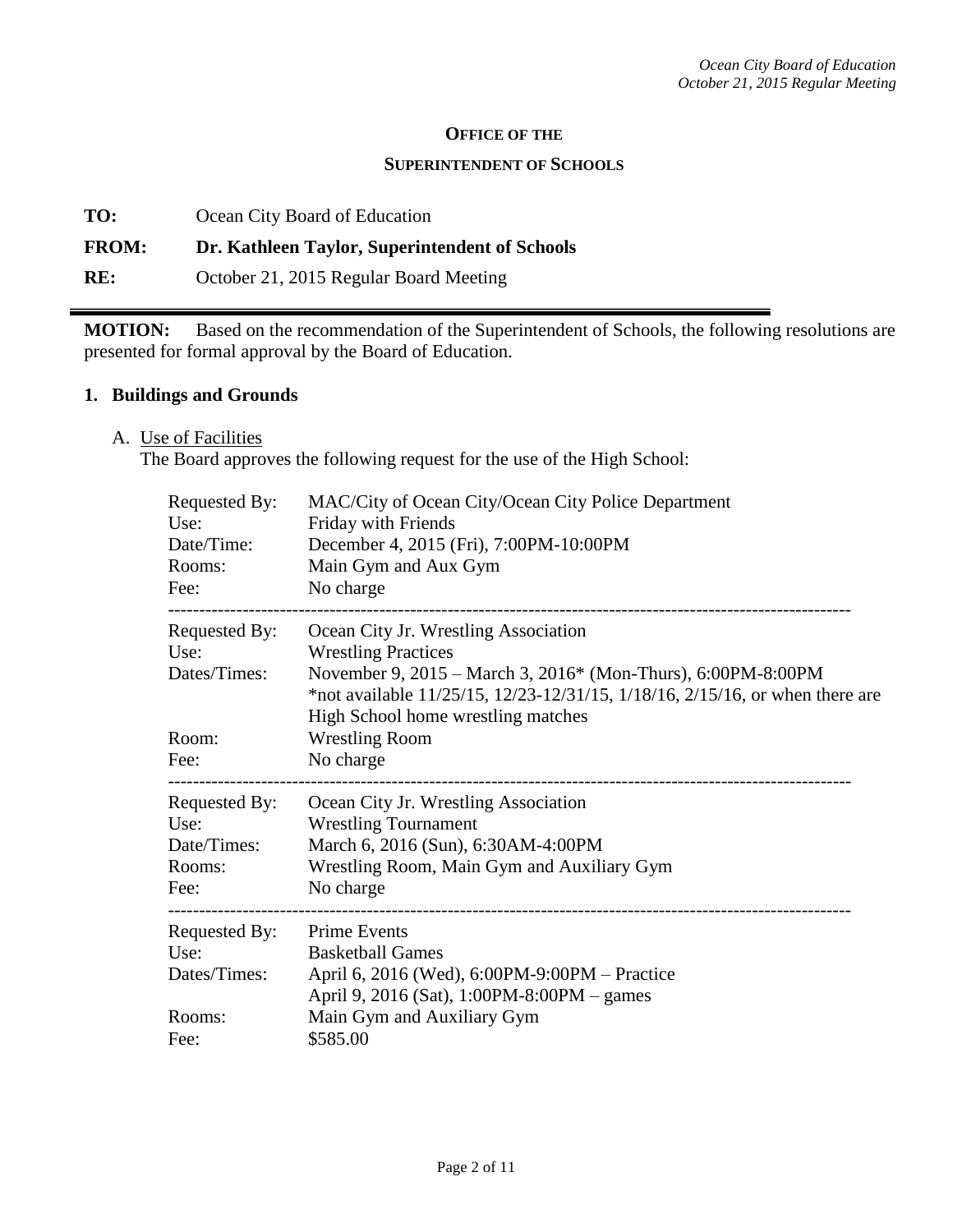### B. Use of Facilities **(Ocean City Representatives Only)**

The Board approves the following requests for the use of the Intermediate School:

|            | Requested By:<br>Use:<br>Date/Time:<br>Room:<br>Fee:                                              | MAC/City of Ocean City/Ocean City Police Department<br>Friday with Friends<br>October 23, 2015 (Fri), 7:00PM-10:00PM<br>Shell Parking Lot at 18 <sup>th</sup> & Haven Avenue<br>No charge                 |  |  |
|------------|---------------------------------------------------------------------------------------------------|-----------------------------------------------------------------------------------------------------------------------------------------------------------------------------------------------------------|--|--|
|            | Requested By:<br>Use:<br>Dates/Times:                                                             | Ocean City Jr. Wrestling Association<br><b>Home Wrestling Matches</b><br>2015: December 11 and December 18 (Fri), 5:00PM-9:00PM<br>2016: January 8, 15, 22 and 29; February 5 and 19 (Fri), 5:00PM-9:00PM |  |  |
|            | Room:<br>Fee:                                                                                     | Gym<br>No charge                                                                                                                                                                                          |  |  |
|            | Requested By:<br>Use:                                                                             | MAC/City of Ocean City/Ocean City Police Department<br>Friday with Friends                                                                                                                                |  |  |
|            | Date/Time:                                                                                        | March 18, 2016 (Fri), 7:00PM-10:00PM                                                                                                                                                                      |  |  |
|            | Rooms:<br>Fee:                                                                                    | Field at $18^{th}$ & Bay Avenue<br>No charge                                                                                                                                                              |  |  |
|            |                                                                                                   |                                                                                                                                                                                                           |  |  |
|            | <b>Informational Items</b>                                                                        |                                                                                                                                                                                                           |  |  |
|            | <b>Fire Drills</b>                                                                                |                                                                                                                                                                                                           |  |  |
|            | Ocean City High School<br>September 17, 2015<br>Ocean City Intermediate School September 15, 2015 |                                                                                                                                                                                                           |  |  |
|            | <b>Ocean City Primary School</b>                                                                  | September 15, 2015                                                                                                                                                                                        |  |  |
|            |                                                                                                   |                                                                                                                                                                                                           |  |  |
|            | <b>Security Drills</b>                                                                            |                                                                                                                                                                                                           |  |  |
|            | Ocean City High School<br>September 16, 2015                                                      |                                                                                                                                                                                                           |  |  |
|            | Ocean City Intermediate School                                                                    | September 17, 2015                                                                                                                                                                                        |  |  |
|            | Ocean City Primary School                                                                         | September 17, 2015                                                                                                                                                                                        |  |  |
|            | School Bus Emergency Evacuation Drills (Attachment)                                               |                                                                                                                                                                                                           |  |  |
|            | Ocean City High School                                                                            | October 15, 2015                                                                                                                                                                                          |  |  |
|            |                                                                                                   | Ocean City Intermediate School October 8, 2015                                                                                                                                                            |  |  |
|            | <b>Ocean City Primary School</b>                                                                  | October 8, 2015                                                                                                                                                                                           |  |  |
| Discussion |                                                                                                   |                                                                                                                                                                                                           |  |  |

• Buildings and Grounds Committee Report – Mr. Oves, Chairperson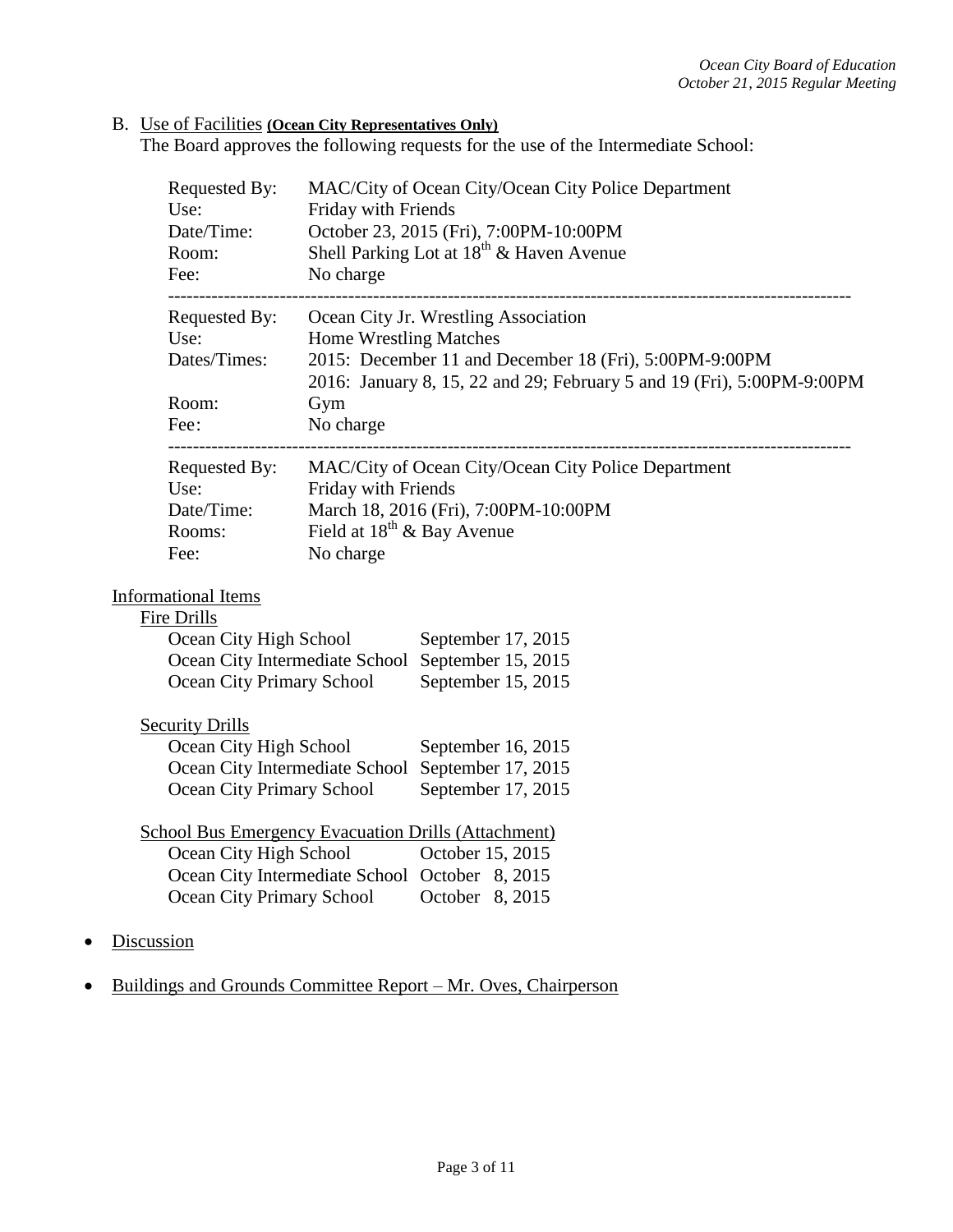## **2. Curriculum and Instruction**

- A. Revised 2015-16 School Year Calendar (Attachment #2.A)
	- The Board approves the revisions to the 2015-16 school year calendar: February  $12^{th}$  – change from Full Day Staff In-Service to Full Day Students/Staff June  $17^{\text{th}}$  – Last Day of School for Staff
- B. High School Field Trip Request (Attachment #2.B) The Board approves the attached High School Field Trip list.
- C. 2015 NJSIAA Girls Gymnastics Tournament Competition The Board approves one student, who will compete in the New Jersey State Interscholastic Athletic Association Girls Gymnastics Championships, to represent the Ocean City High School in these interscholastic competitions. There is no cost to the Board.
- D. Athletic Competition Home-Schooled Child The Board approves the request for a home-schooled child to participate in the Ocean City High School Athletic Program in accordance with Board Policy #2431, Athletic Competition.
- E. Intermediate School Field Trip Request (Attachment #2.E) **(Ocean City Representatives Only)** The Board approves the attached Intermediate School Field Trip list.
- F. Intermediate School Grant Application Submissions **(Ocean City Representatives Only)** The Board authorizes the Intermediate School's submission of one (1) grant application to the Sustainable Jersey for Schools in order to reduce paper usage.
- G. Primary School Field Trip Request (Attachment #2.G) **(Ocean City Representatives Only)** The Board approves the attached Primary School Field Trip list.
- H. Ease Program and Title I Parent Meetings **(Ocean City Representatives Only)** The Board approves the EASE Program for the Title I students in grades K-3. The Program will run from mid-October to April 2, 2016. The cost of the Program is for 8 teachers @ \$30/hour, not to exceed 630 hours or a total of \$18,900. All expenses will be paid for with FY2016 NCLB, Title I funding.
- I. Harassment, Intimidation, and Bullying (HIB) Case Finding (Attachment #2.I) **(Ocean City Representatives Only)** The Board adopts and approves Harassment, Intimidation and Bullying (HIB) Case Finding as reported in the attached.

Informational Items (Attachments) Out-of-School Suspension Reports for September 2015

- Discussion
- Curriculum and Student Affairs Committee Report Mrs. McAlister, Chairperson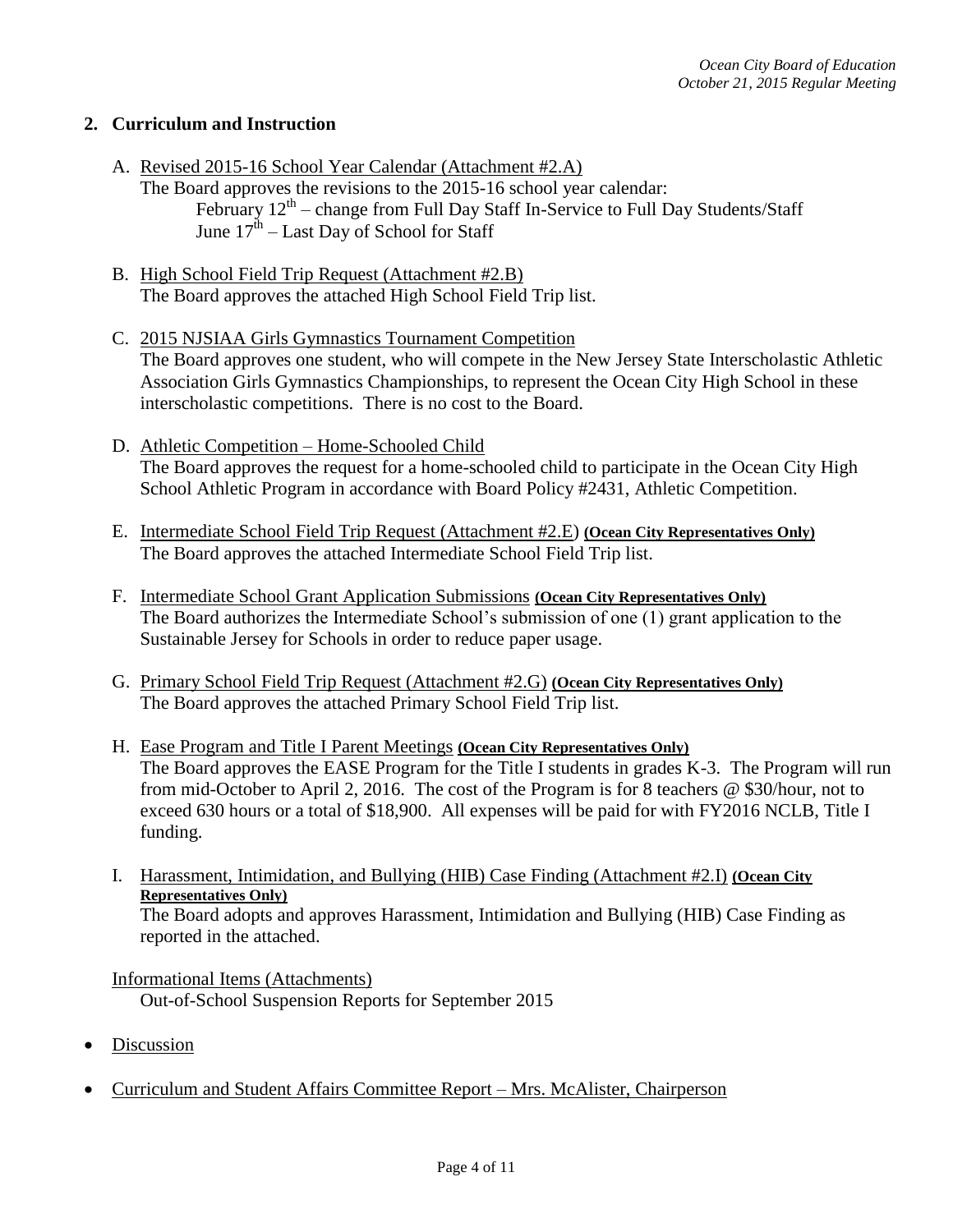## **3. Finance**

- A. Bill List (Attachment #3.A) The Board approves payment of bills for October 2015 in the amount of \$4,634,013.80.
- B. Secretary and Treasurer Reports (Attachment #3.B) The Board approves the Board Secretary's Monthly Financial Report and the Treasurer of School Funds' Report for August 2015.
- C. Line Item Transfers (Attachment #3.C) The Board approves the revenue and appropriation transfers for August 2015. The Board also acknowledges receipt of the State of NJ mandated transfer reconciliation form for August 2015.
- D. Travel & Expense Reimbursement (Attachment #3.D) The Board approves the October 2015 list of Board of Education Members and School District Staff travel and related expense reimbursements.
- E. Food Service Report (Attachment #3.E) The Board accepts the Food Service Monthly Finance Report for September 2015.
- F. Comprehensive Maintenance Plan and Form M-1 (Attachment #3.F) The Board approves the 2015-16 Comprehensive Maintenance Plan and the annual Maintenance Budget Amount Worksheet (Form M-1) and authorizes the School Business Administrator to file the plan and worksheet with the County Office per N.J.A.C. 6A:26A.
- G. Interlocal Shared Services Agreement

The Board approves the Interlocal Shared Services Agreement for Sign Language Interpreter services between the Ocean City Board of Education and the Upper Township Board of Education.

H. Agreement

The Board approves a High School Partnership Program Agreement between the Ocean City Board of Education and Richard Stockton University with the tuition rate to be \$100 per academic credit. The following courses will be offered under this agreement for the 2015-16 school year:

|                                    | $\mu$ and $\mu$ and $\mu$ and $\mu$ and $\mu$ and $\mu$ are $\mu$ and $\mu$ and $\mu$ and $\mu$ and $\mu$ and $\mu$ |
|------------------------------------|---------------------------------------------------------------------------------------------------------------------|
| <b>High School/District Course</b> | <b>Stockton Course</b>                                                                                              |
| Pre-Calculus                       | Math 1100 Pre-Calculus (4 cr.)                                                                                      |
| AP Biology                         | Biology 1200/1205 - Cells and Molecule (5 cr.)                                                                      |
| TV/Media Production 3 ADV          | GAH 1226 Techniques of Film and Video                                                                               |
|                                    | Production (4 cr.)                                                                                                  |

I. Payment Application #7 to 3R Painting and Contracting Corp. (Attachment #3.I) **(Ocean City Representatives Only)** 

The Board approves Payment Application #7 in the amount of \$152,859.00 to 3R Painting and Contracting Corporation for the Primary School Renovations Project as certified by the Board Engineer.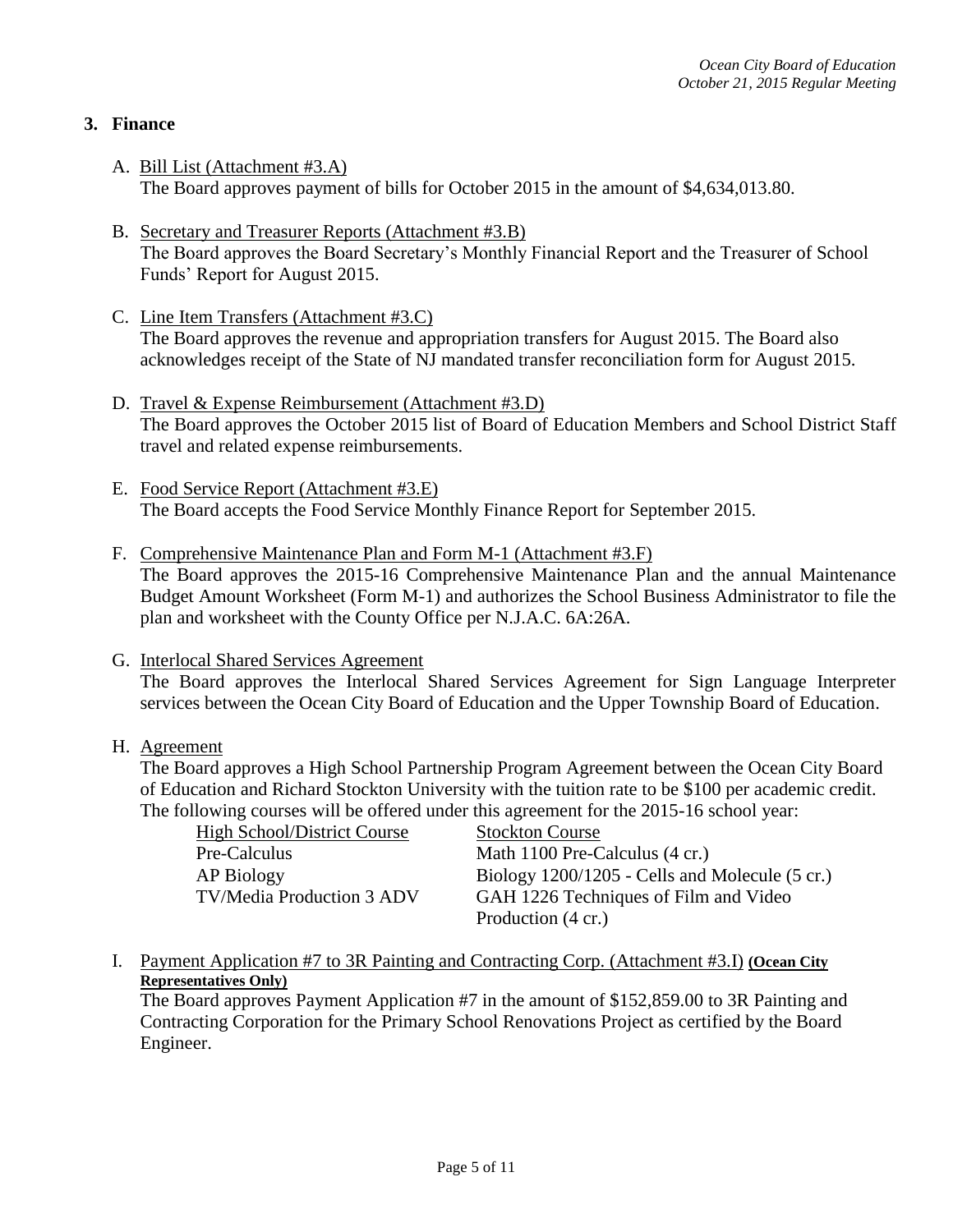# J. Donations **(Ocean City Representatives Only)**

| The Board accepts the following donations from the Ocean City PTA for the Primary School: |            |
|-------------------------------------------------------------------------------------------|------------|
| Resources to enchance/support the World Language Program \$ 100.26                        |            |
| Solar System CD & Kit                                                                     | \$ 31.90   |
| Ladibug Document Camera (2 @ \$504.90 each)                                               | \$1,009.80 |

• Discussion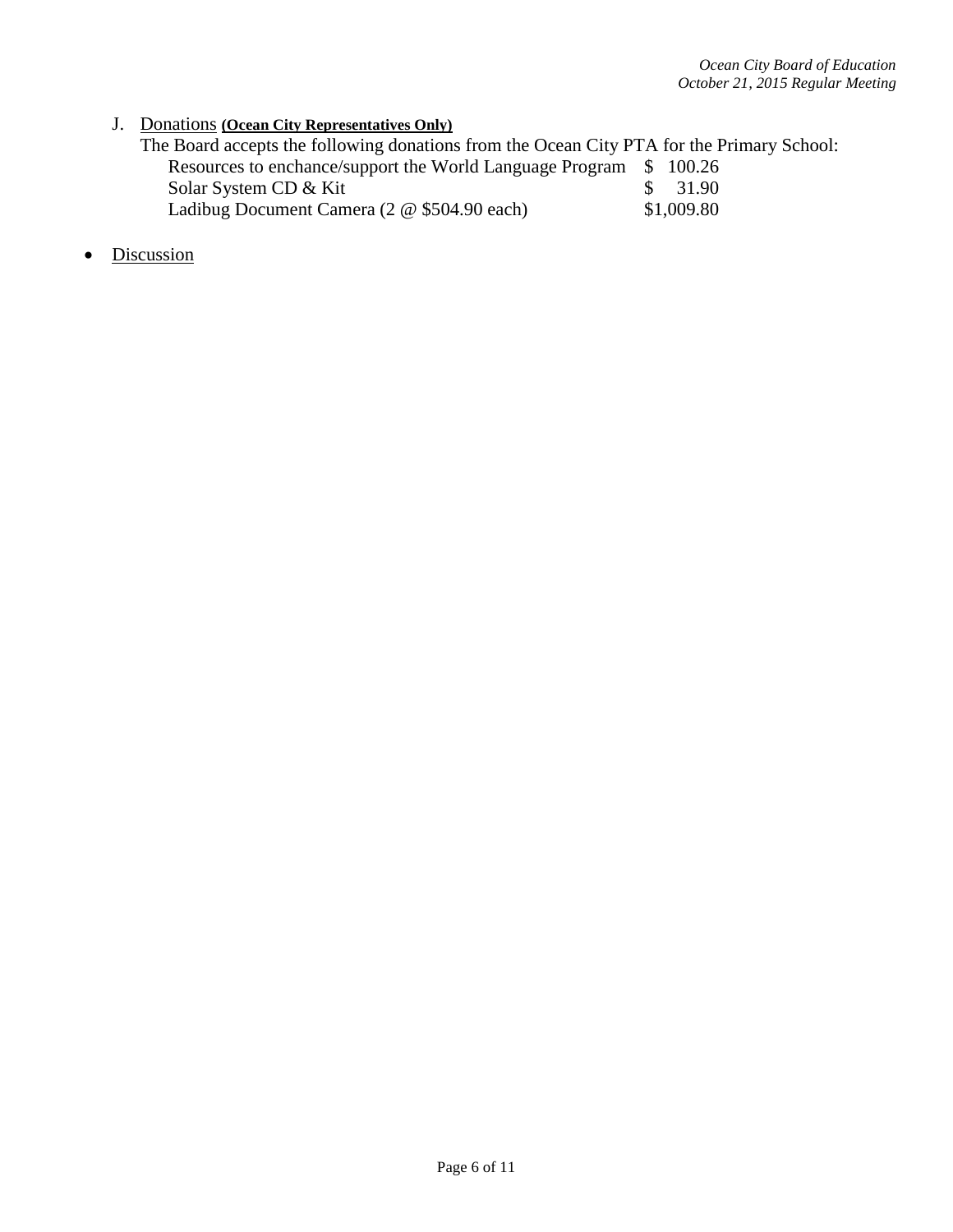#### **4. Personnel** (All motions are upon Superintendent's recommendation:)

- A. Substitutes and Sporting Event workers (Attachment #4.A) roll call vote The Board approves the attached criminal history approved/HIB trained substitutes and a sporting event worker for the 2015-16 school year.
- B. Memorandum of Agreement OCAA (Attachment #4.B) roll call vote The Board ratifies the memorandum of agreement between the Ocean City Board of Education and the Ocean City Administrators' Association, effective July 1, 2015 through June 30, 2018. Said agreement has been ratified by the OCAA on October 7, 2015.
- C. Memorandum of Agreement OCESSA (Attachment #4.C) roll call vote The Board ratifies the memorandum of agreement between the Ocean City Board of Education and the Ocean City Educational Supportive Staff Association, effective July 1, 2015 through June 30, 2018. Said agreement has been ratified by the OCESSA on October 1, 2015.
- D. Side Bar Agreement OCEA (Attachment #4.D) roll call vote The Board approves the attached Side Bar Agreement regarding co-curricular activities and coaching stipends between the Ocean City Education Association and the Ocean City Board of Education.
- E. Superintendent's Goals roll call vote

The Board approves the following Superintendent's goals, which have been approved by the Executive County Superintendent, for the 2015-16 school year:

- Goal # 1 Update, improve and structure the operational technology security mechanism, protocols and procedures in the School District in order to provide protection of student data and student personal identification information.
- Goal # 2 Conduct and calibrate the observation and evaluation for the County Teachers of the Year and, using the NJDOE scoring rubrics, evaluate the application packet and video application for each candidate. In addition, observe presentations and interview the top candidates and select the 2015-16 State Teacher of the Year.
- Goal # 3 Serve on the 2015-16 New Jersey Department of Education Standards Review Committee. This Committee will review the New Jersey Core Curriculum Content Standards in English language arts and mathematics in order to develop standards that reflect the educational needs and goals of our New Jersey communities.
- F. New Hire Non-Affiliated Staff (Attachment #4.F) roll call vote The Board approves Joseph Lehman, Data Information Support Specialist, effective October 22, 2015 through June 30, 2016, at \$58,000 (pro-rated).
- G. New Hire District Administrative Staff (Attachment #4.G) roll call vote The Board approves Lauren Gunther, Curriculum Director, effective January 1, 2016 through June 30, 2016, at \$105,000 (pro-rated).
- H. New Hire High School Administrative Staff (Attachment #4.H) roll call vote The Board approves Michael Mattina, High School Assistant Principal, effective January 1, 2016 through June 30, 2016, at \$105,000 (pro-rated).
- I. High School Co-Curricular Activity Sponsor Resignation roll call vote The Board accepts the resignation of Beth Kelly, High School Intramural Club 11/12 co-curricular activity sponsor, effective for the 2015-16 school year.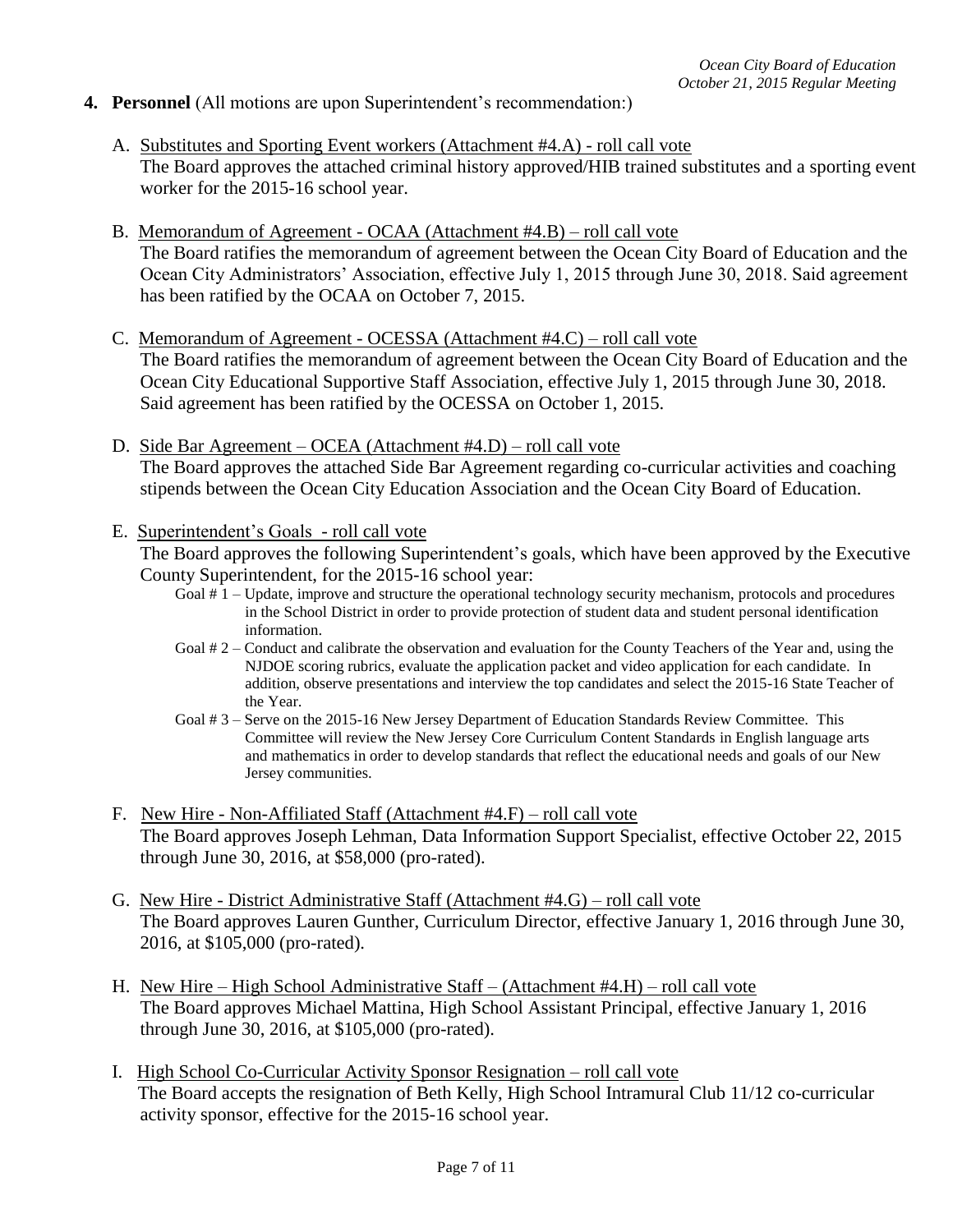J. High School Co-Curricular Activity Club Sponsor, Stipend and Volunteer – roll call vote The Board approves the following High School activity club sponsor, stipend, and volunteer for the 2015-16 school year:

Abby Mullen, Intramural Club 11/12 sponsor, at a stipend of \$1,798

Carly Witherow, volunteer sponsor for the Fellowship of Christian Athletes club

- K. High School Coach and Stipend roll call vote The Board approves *name to be provided*, as the High School assistant girl's swimming coach, at a stipend of \$5,135 for the 2015-16 season.
- L. High School Coach Revised Stipend roll call vote The Board approves Kathleen Byrne-Musick, diving coach a revised stipend of \$2,400 for the 2015-16 season.
- M. High School Volunteer Coaches' Aide roll call vote The Board approves Amy DePasquale, as a volunteer coaches' aide to accompany a student to a limited amount of gymnastic events for the 2015-16 school year.
- N. Retirement Certificated Staff The Board accepts with deep regret the retirement of Melvin Bennett, Intermediate School Special Education Teacher, effective as of January 1, 2016.
- O. Leave of Absence Intermediate School Supportive Staff (Attachment #4.O) roll call vote **(Ocean City Representatives Only)**

The Board approves employee #0883, a paid leave of absence, effective September 28, 2015 through  $\frac{1}{2}$ day May 26, 2016.

P. New Hire – Intermediate School Certificated Staff (Attachment #4.P) – roll call vote **(Ocean City Representatives Only)**

The Board approves Alissa Gerent, part-time Elementary School Teacher (HQ Reading), effective on or after November 2, 2015 through June 30, 2016, at MA, ½ of step 1, \$28,126 (pro-rated). Position pending NJ criminal history approval.

Q. New Hire – Intermediate School Supportive Staff (Attachment #4.Q) – roll call vote **(Ocean City Representatives Only)**

The Board approves Michele Dubs, Intermediate School Secretary to the Principal, effective on or after November 2, 2015 through June 30, 2016, at step 1, \$37,996\* (pro-rated).

R. Leave Replacement – Intermediate School Supportive Staff – roll call vote **(Ocean City Representatives Only)** The Board approves Jennifer Dwyer, Intermediate School leave replacement Supervisory Aide, effective October 22, 2015, through on or before June 1, 2016, at step 1, \$21,481\* (pro-rated).

\*pending executed contract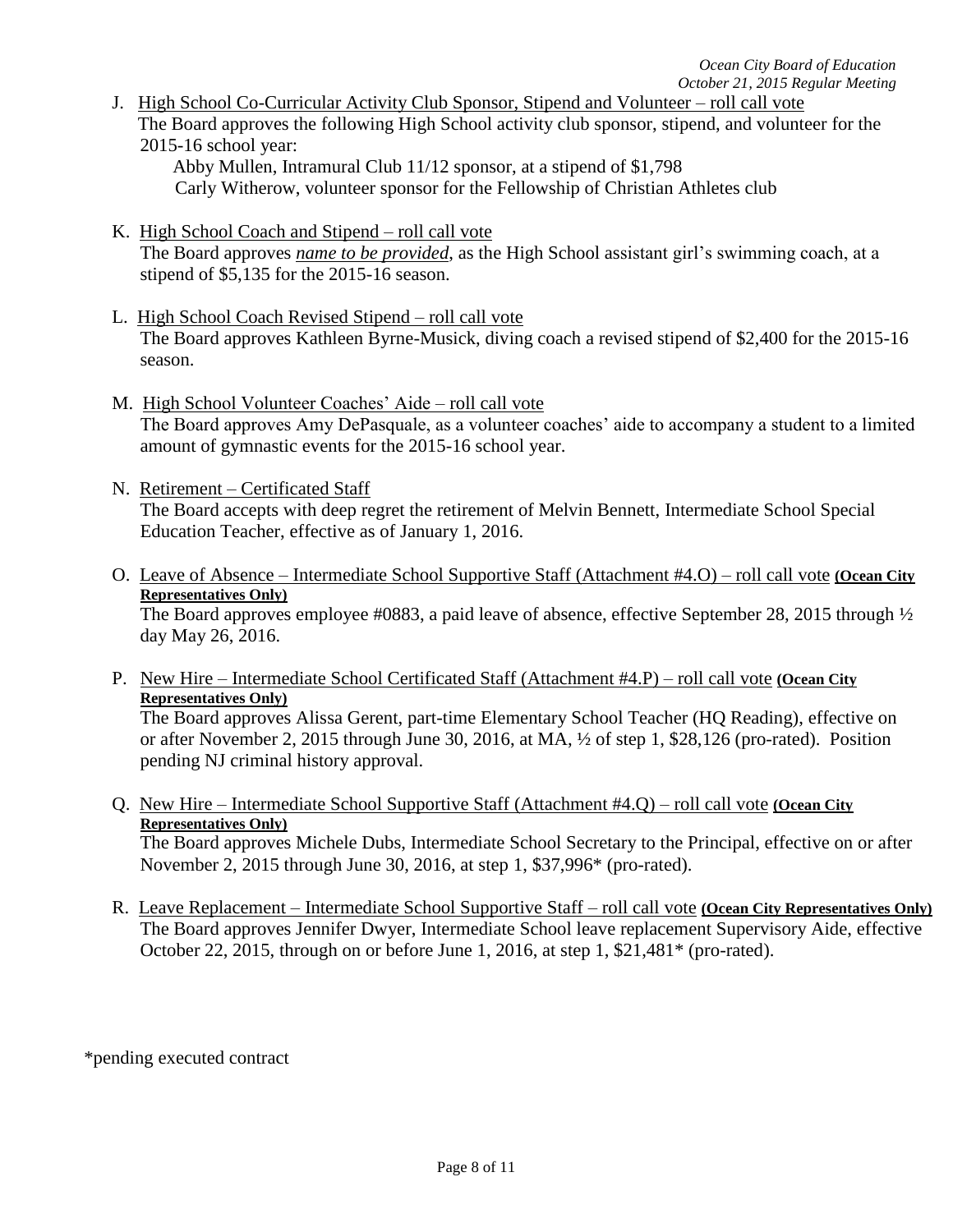- S. Intermediate School Co-Curricular Activity Club Sponsors and Stipends roll call vote **(Ocean City Representatives Only)**
	- The Board approves the following Intermediate School co-curricular activity sponsors and stipends: Leigh Lubas, revised Peanut Butter and Jelly club co-sponsor, ½ of tier 1, \$899 Jennifer Kramm-Rowe, revised Peanut Butter and Jelly club co-sponsor, ½ of tier 1, \$899 Alyssa Preis, Motion City Club co-sponsor, ½ of tier 2, \$1,002.50 Shannon Pruitt, Motion City Club co-sponsor, ½ of tier 2, \$1,002.50
- T. Intermediate School Site Monitor and Stipend roll call vote **(Ocean City Representatives Only)** The Board approves Andrew Benfer, Intermediate School site monitor for Theater Camps, at a stipend of \$30 per hour, not to exceed 5-7 hours per week.
- U. Primary School Site Monitors and Stipend roll call vote **(Ocean City Representatives Only)** The Board approves the following Primary School site monitors for Theater Camps, at a stipend of \$30 per hour, not to exceed 5-7 hours per week:

Jennifer DeVlieger, 3<sup>rd</sup> grade monitor Francesca Siligrini,  $2<sup>nd</sup>$  grade monitor

V. Primary School Co-Curricular Activity Club Sponsors and Stipends – roll call vote **(Ocean City Representatives Only)**

The Board approves the following co-curricular activity sponsors for the Primary School Multicultural Club:

Carole Maurer, co-sponsor, ½ of tier 1, \$899 Ashley Schmid, co-sponsor, ½ of tier 1, \$899

W. Primary School EASE Program/After School Parental Involvement Teachers and Stipends (Attachment #4.W) – roll call vote **(Ocean City Representatives Only)**

The Board approves the attached Primary School EASE Program/After School Parental Involvement teachers at a stipend of \$30 per hour, total program not to exceed 630 hours or a total of \$18,900. All expenses will be paid for with FY2016 NCLB, Title I.

X. Short-Term Leave Replacement – Primary School Certificated Staff – roll call vote **(Ocean City Representatives Only)**

The Board approves Diane McManus, Primary School short-term leave replacement School Nurse, effective November 2, 2015 through December 23, 2015, at \$160 per diem.

- **Discussion**
- Negotiations Committee Report Mr. Bauer, Chairperson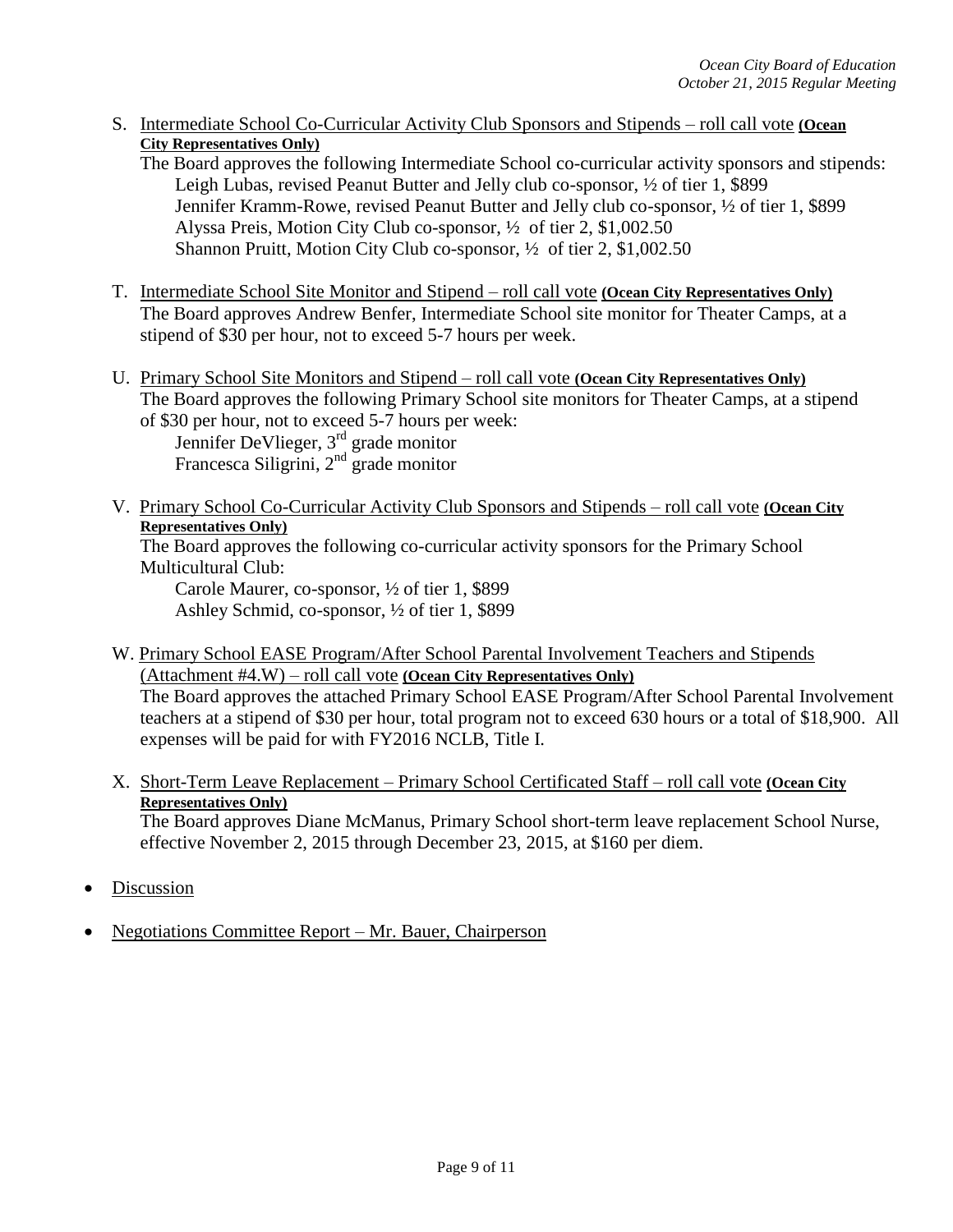## **5. Policy:**

A. Policy –  $2^{nd}$  Reading (Attachment #5.A)

The Board approves the following replacements, additions and or deletions to the Board Policy and/or Regulation Manuals.

- Revised Policy 5615 Suspected Gang Activity
- B. QSAC Statement of Assurance (Attachment #5.B)

The Board approves the accuracy and submission of the attached New Jersey Quality Single Accountability Continuum (QSAC) Statement of Assurance (SOA) for the 2015-16 school year for the following categories for the New Jersey Department of Education:

- a. Instruction and Program 100%
- b. Fiscal Management 100%
- c. Governance 100%
- d. Operations 100%
- e. Personnel 100%
- Discussion
- Policy Committee Report Ms. Gallelli-Keyes, Chairperson